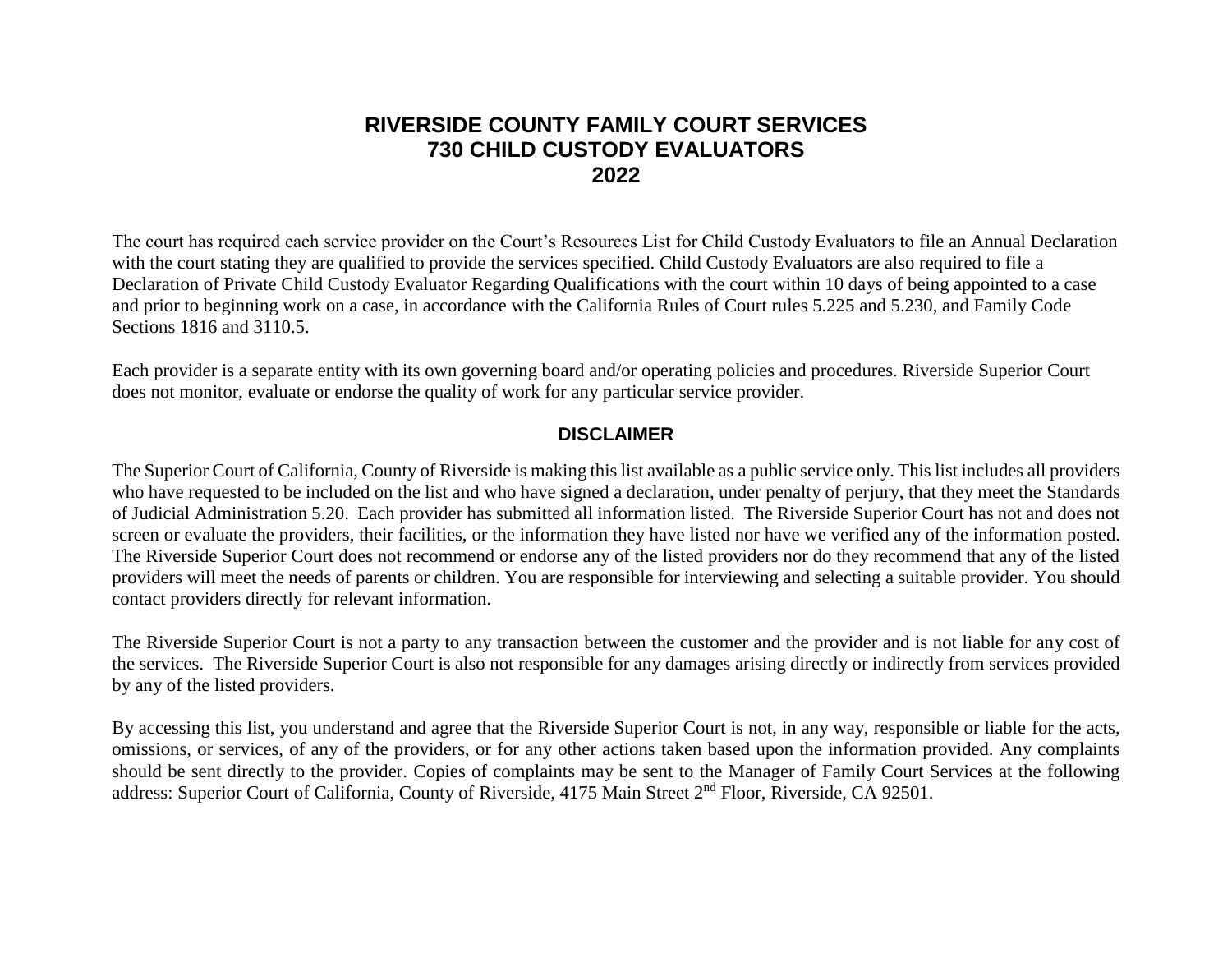| <b>Provider Information</b>                                                                                                                                    | <b>Fee Information</b>                                                                              | <b>Geographical Location(s)</b><br><b>Served</b>                                               | <b>Additional Information</b>                                                                                |
|----------------------------------------------------------------------------------------------------------------------------------------------------------------|-----------------------------------------------------------------------------------------------------|------------------------------------------------------------------------------------------------|--------------------------------------------------------------------------------------------------------------|
| Connerley, Robert C., Ph.D.<br>7177 Brockton Avenue, Suite 331<br>Riverside, CA 92506<br>Phone: (951) 788-8810<br>Fax: (951) 788-8811                          | \$300 per hour<br>\$5,000 initial deposit<br>\$3,000 per half-day court testimony                   | Office in Riverside; services in other<br>counties and out-of-state available                  | Dr. Connerley has provided<br>child custody evaluation<br>services to the local<br>Superior Court since 2002 |
| Funn, Nashira, LCSW<br><b>Funn Consulting Services</b><br>6328 Camelback Lane<br>Fontana, CA 92336<br>Phone: (909) 685-6224<br>Email: NashiraFunnBBU@gmail.com | \$4000 Retainer<br>\$275 per hour thereafter                                                        | <b>Riverside County</b><br>San Bernardino County<br>Los Angeles County<br><b>Orange County</b> | All Services provided online<br>via Zoom                                                                     |
| Hinson, Krysta, LMFT<br>41700 Ivy Street Suite B<br>Murrieta, CA 92563<br>Phone: (951) 775-9519<br>Email: Krystahinson@gmail.com                               | Flat fee of \$7,000 for two parents and up<br>to two children. Any additional<br>participants \$500 | I am willing to travel to any location to<br>complete evaluations for parents out<br>of state. | I have been conducting<br>child custody evaluations<br>since 2004.                                           |
| Husen, Dr. James (Jim), PsyD<br>7177 Brockton Ave. Suite 218<br>Riverside, CA 92506<br>Phone: (951) 781-8985<br>Fax: (951) 781-2088<br>Email: jim@jimhusen.com | \$7500 Retainer/\$250 per hour<br>Unearned fees returned to parent/payee                            | <b>Riverside County</b><br>San Bernardino County                                               | Dr. Husen practiced Family<br>Law for two decades before<br>becoming a psychologist                          |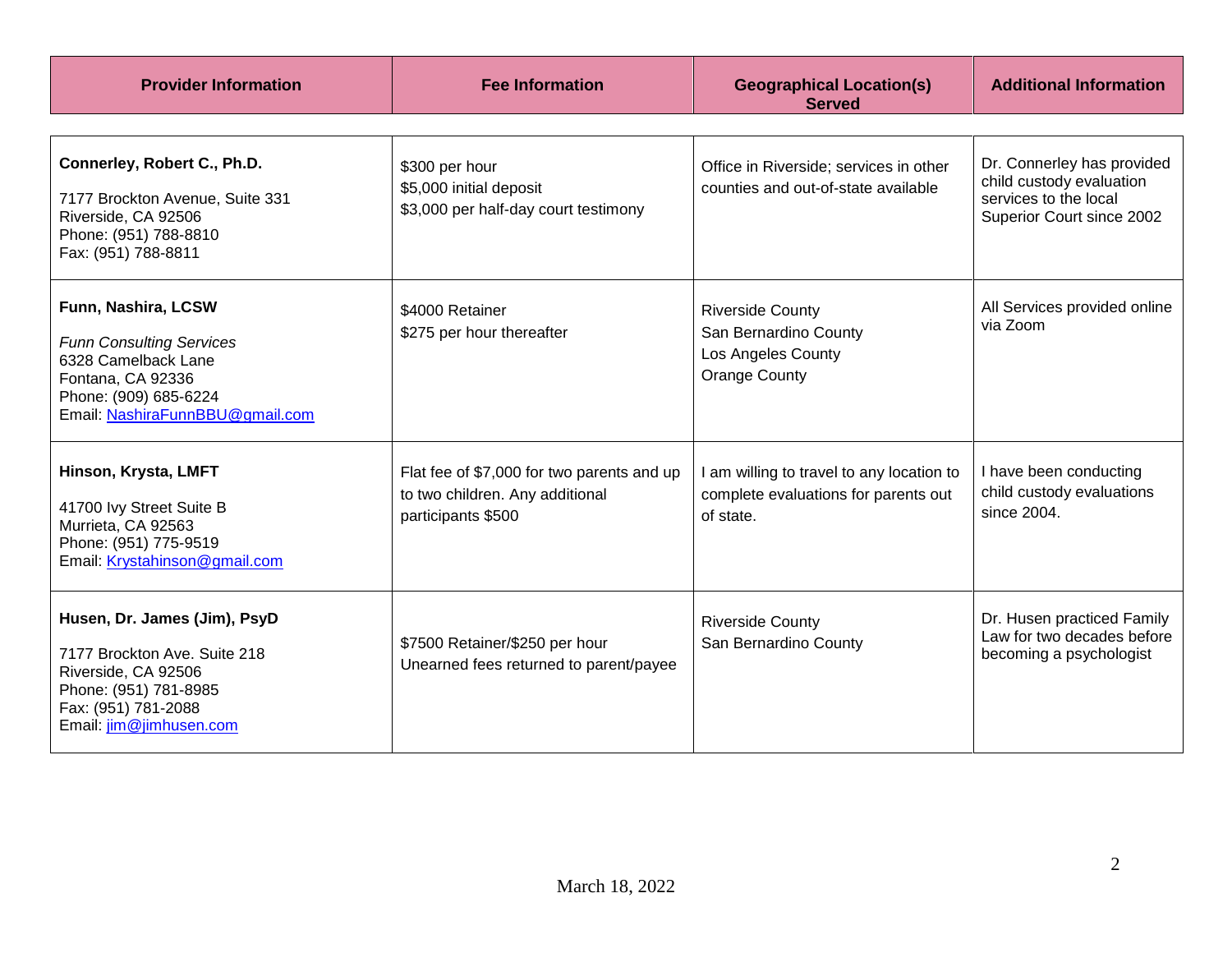| <b>Provider Information</b>                                                                                                                                                                                   | <b>Fee Information</b>                                                                                 | <b>Geographical Location(s)</b><br><b>Served</b>                            | <b>Additional Information</b>                                                                                                                                                                                                                                           |
|---------------------------------------------------------------------------------------------------------------------------------------------------------------------------------------------------------------|--------------------------------------------------------------------------------------------------------|-----------------------------------------------------------------------------|-------------------------------------------------------------------------------------------------------------------------------------------------------------------------------------------------------------------------------------------------------------------------|
| Miller, Amy M., PsyD<br><b>Health Group Psychological Services</b><br>8580 Utica Ave. #200<br>Rancho Cucamonga, CA 91730<br>Phone: (909) 944-1717<br>Fax: (909) 948-5199<br>Email: healthgroup@hgpsrancho.com | \$4600 initial retainer<br>\$175 Additional cost at per hour basis<br>\$6000 - \$8000 total cost range | Rancho Cucamonga                                                            |                                                                                                                                                                                                                                                                         |
| Moody, Janice L. Ph.D<br>606 E. 8 <sup>th</sup> Street B<br>Corona, CA 92879<br>Phone: (951) 529-1610<br>Email: Janice5378@aol.com<br>Website: Janicemoody.vpweb.com                                          | \$250 per hour<br>\$4,000 Initial deposit<br>\$1,250 per half-day court testimony                      | Office in Corona; Riverside County,<br>services in other counties available |                                                                                                                                                                                                                                                                         |
| Moon Perez, Claudia, LMFT<br>Psychotherapy & Family Court Services<br>6700 Indiana Ste. 110<br>Riverside, CA 92506<br>Phone: (951) 369-9990<br>Fax: (951) 369-9090<br>Email: office@perezmoonperez.com        | \$8,000 retainer                                                                                       | Riverside                                                                   | Language: any language<br>can be accommodated via<br>an in-person interpreter at<br>expense of the client.<br>Co-parenting counseling/<br>play therapy (in-house)/<br>Custody and supervised<br>visitations/ anger<br>management and chemical<br>dependency evaluations |
| Perez, Claudia Suzanne, LMFT<br>Psychotherapy & Family Court Services<br>6700 Indiana Ste 110<br>Riverside, CA 92506<br>Phone: (951) 369-9990<br>Email: office@perezmoonperez.com                             | \$8,000 retainer<br>\$250 per hour<br>3118 \$6,500 retainer<br>\$250 per hour                          |                                                                             | Language: any language<br>can be accommodated via<br>an in-person interpreter at<br>expense of the client.                                                                                                                                                              |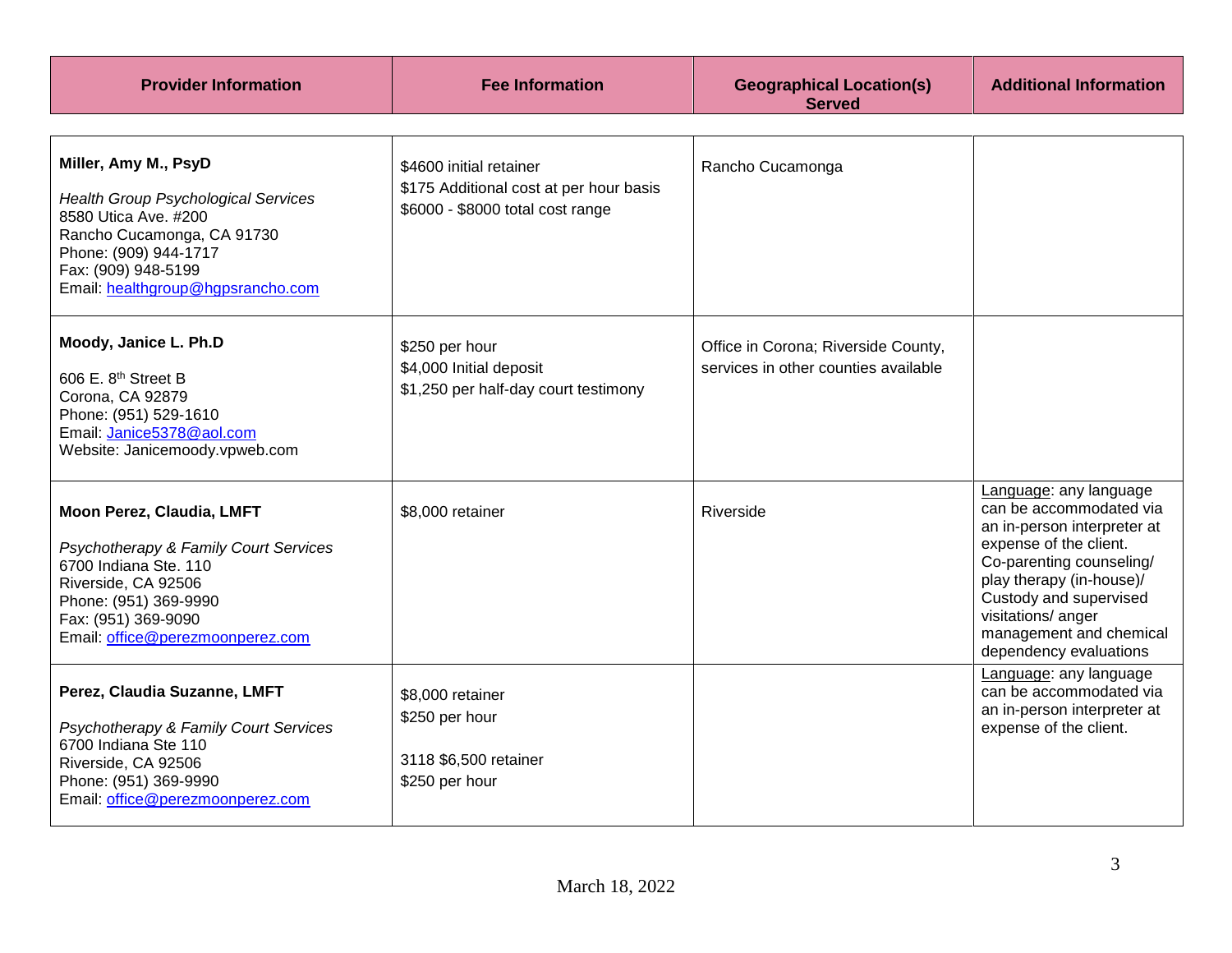| <b>Provider Information</b>                                                                                                                                                                 | <b>Fee Information</b>                                              | <b>Geographical Location(s)</b><br><b>Served</b>                                                            | <b>Additional Information</b>                                                                                                                                                                                |
|---------------------------------------------------------------------------------------------------------------------------------------------------------------------------------------------|---------------------------------------------------------------------|-------------------------------------------------------------------------------------------------------------|--------------------------------------------------------------------------------------------------------------------------------------------------------------------------------------------------------------|
| Roberts, Kristina, PhD. QME<br>26302 La Paz Rd. Suite 210<br>Mission Viejo, CA 92691<br>Phone: (949) 586-9848<br>Fax: (949) 586-7470<br>Email:dr.roberts2007@gmail.com                      | 730 Evaluations: \$7000 flat fee<br>733 Evaluations: \$300 per hour | <b>Riverside County</b><br>San Bernardino County<br>Los Angeles County<br><b>Orange County</b><br>San Diego | Language: ASL, Spanish<br>(additional cost)<br><b>Relocation including</b><br>international, special needs<br>children, domestic violence,<br>LGBT & families, risk of<br>harm to self/others,<br>alienation |
| Rosen, Mitchell, LMFT<br>4160 Temescal Ave. #309<br>Corona, CA 92883<br>Phone: (951) 541-3158<br>Fax: (951) 246-2775<br>Email: Rosen@mrosenmft.com<br>Website: www.mrosenmft.com            | Refer to website for pricing:<br>www.mrosenmft.com                  | Telemedicine<br>Corona<br>Temecula                                                                          | Co-parenting/Special<br>Master/ 3190 Counseling                                                                                                                                                              |
| Shirin, Kim K., PhD<br>3436 North Verdugo Road Suite 105<br>Glendale, CA 91208<br>Phone: (877) 790-2515<br>Fax: (818) 952-6154<br>Email: drshirin@drshirin.com<br>Website: www.drshirin.com | \$4000 Retainer<br>\$300 per hour                                   | <b>Riverside County</b><br>Los Angeles County<br><b>Fresno County</b><br>San Bernardino County              |                                                                                                                                                                                                              |
| Slover, Gretchen, PsyD, LMFT, MA Law<br>3910 Chapman St. Ste. I<br>Point Loma, CA 92110<br>Phone: (760) 716-5576<br>Email: drgretchenslover@gmail.com<br>Website: www.drgretchenslover.com  | Flat fee \$6500                                                     | <b>Riverside County</b><br>San Diego County                                                                 | Interviews conducted<br>through Zoom<br>appointments. Child/parent<br>observations conducted<br>face to face.                                                                                                |